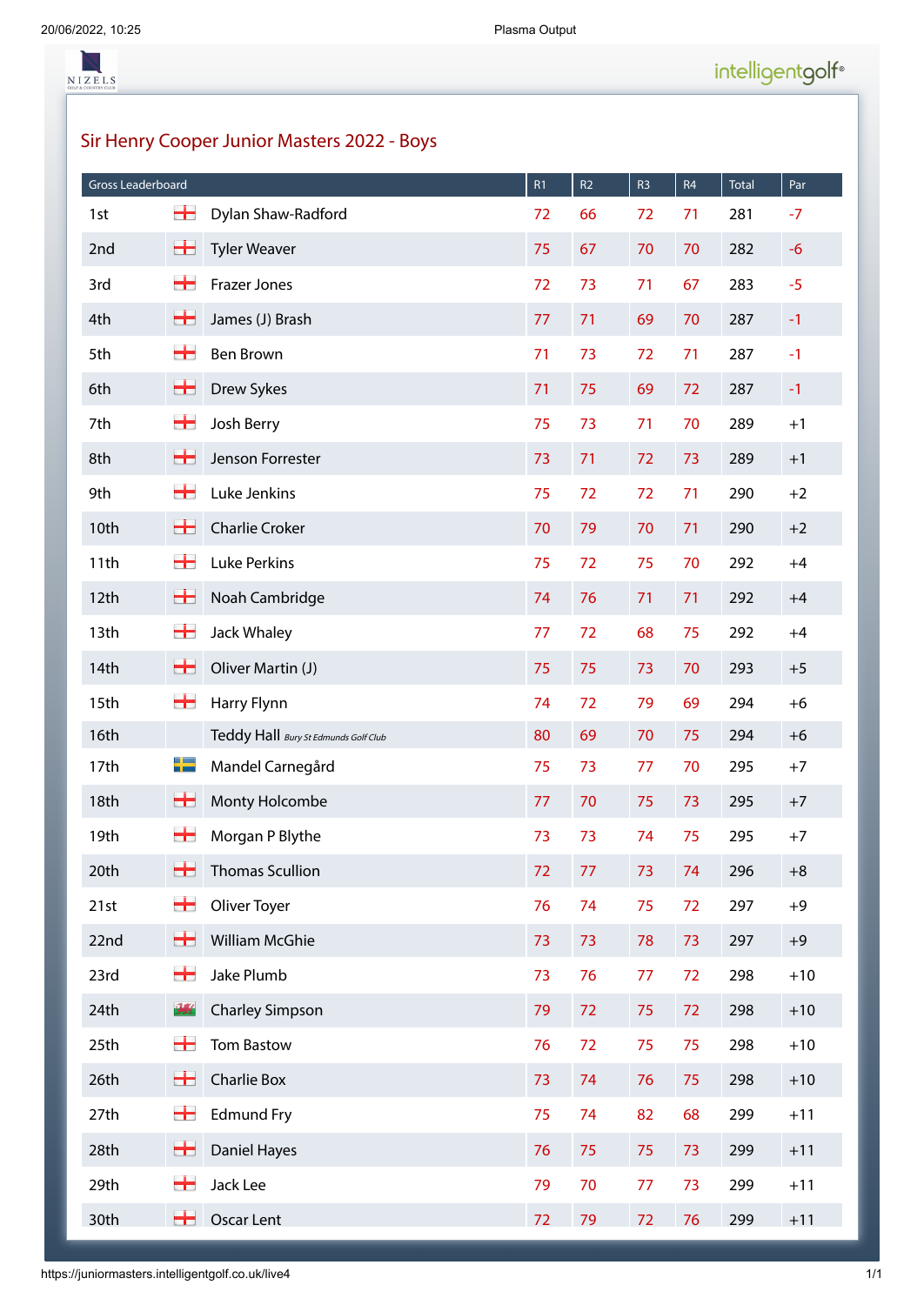20/06/2022, 10:27 Plasma Output

| <b>VIZELS</b>     |               |                                         |    |    |    |    |     | intelligentgolf® |
|-------------------|---------------|-----------------------------------------|----|----|----|----|-----|------------------|
| Gross Leaderboard |               |                                         |    |    |    |    |     | R1               |
| 28th              | +             | Daniel Hayes                            | 76 | 75 | 75 | 73 | 299 | $+11$            |
| 29th              | ╅             | Jack Lee                                | 79 | 70 | 77 | 73 | 299 | $+11$            |
| 30th              | ₩,            | <b>Oscar Lent</b>                       | 72 | 79 | 72 | 76 | 299 | $+11$            |
|                   |               |                                         |    |    |    |    |     |                  |
| 31st              | ╈             | James Addison                           | 75 | 72 | 74 | 78 | 299 | $+11$            |
| 32nd              | $\sqrt{3}$    | Caolan Burford                          | 74 | 76 | 75 | 75 | 300 | $+12$            |
| 33rd              | ╈             | Milan Reed                              | 76 | 75 | 76 | 75 | 302 | $+14$            |
| 34th              | ₩,            | <b>Jack Swift</b>                       | 73 | 75 | 77 | 77 | 302 | $+14$            |
| 35th              | ╅             | Harvey Denham                           | 74 | 75 | 79 | 75 | 303 | $+15$            |
| 36th              | ╈             | Jack Gabriel Shipton                    | 76 | 74 | 75 | 78 | 303 | $+15$            |
| 37th              | 讲             | Jake Foley                              | 76 | 74 | 73 | 81 | 304 | $+16$            |
| 38th              | ╈             | Antoni Hawkins                          | 76 | 73 | 76 | 80 | 305 | $+17$            |
| 39th              | ╈             | Sam Marshall                            | 71 | 79 | 79 | 77 | 306 | $+18$            |
| 40th              |               | Harry Callow Golf at Goodwood Golf Club | 75 | 75 | 79 | 78 | 307 | $+19$            |
| 41st              | ╈             | Ben McFadden                            | 78 | 71 | 79 | 79 | 307 | $+19$            |
| 42nd              | ╈             | <b>Harry Malin</b>                      | 75 | 73 | 85 | 77 | 310 | $+22$            |
| 43rd              | ╈             | James Baxter                            | 79 | 73 |    |    | 152 | $+8$             |
| 44th              | $\frac{1}{2}$ | <b>William Sandoz</b>                   | 77 | 75 |    |    | 152 | $+8$             |
| 45th              | ╈             | Harry Cox                               | 77 | 75 |    |    | 152 | $+8$             |
| 46th              | 5             | McKenzie Lewis                          | 76 | 76 |    |    | 152 | $+8$             |
| 47th              | ╅             | Theo Baker                              | 75 | 77 |    |    | 152 | $+8$             |
| 48th              | ₩             | Aaron Mohun                             | 75 | 77 |    |    | 152 | $+8$             |
| 49th              | ÷             | Alex Marshall                           | 83 | 70 |    |    | 153 | $+9$             |
| 50th              | ₩             | Quinn Tinkler                           | 80 | 73 |    |    | 153 | $+9$             |
| 51st              | $\frac{1}{2}$ | Sam Peet                                | 79 | 74 |    |    | 153 | $+9$             |
| 52nd              | ₩             | Ollie Webb                              | 78 | 75 |    |    | 153 | $+9$             |
| 53rd              | 22            | <b>Daniel Butteriss</b>                 | 77 | 76 |    |    | 153 | $+9$             |
| 54th              | ₩             | Jake Antoun                             | 74 | 79 |    |    | 153 | $+9$             |
| 55th              | ╅             | Henry Styles                            | 76 | 78 |    |    | 154 | $+10$            |
| 56th              | ₩,            | Aaron Moody                             | 75 | 79 |    |    | 154 | $+10$            |
| 57th              | ٣.            | Jamie Burchell                          | 74 | 80 |    |    | 154 | $+10$            |
|                   |               |                                         |    |    |    |    |     |                  |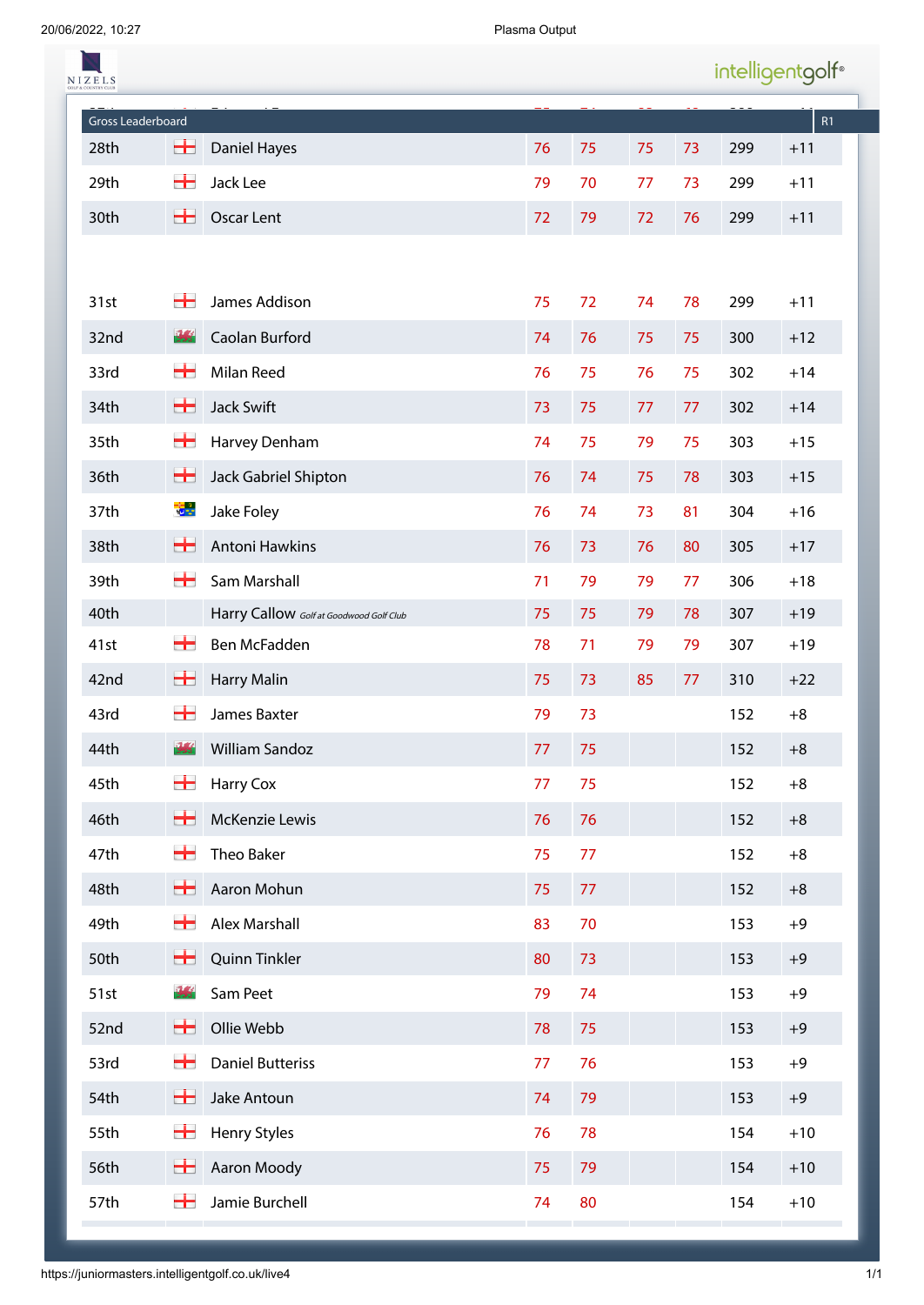| NIZELS            |               |                                   |    |    |     | intelligentgolf® |
|-------------------|---------------|-----------------------------------|----|----|-----|------------------|
| Gross Leaderboard |               |                                   |    |    |     | R1               |
| 56th              | $\pm$         | Aaron Moody                       | 75 | 79 | 154 | $+10$            |
| 57th              | ٣.            | Jamie Burchell                    | 74 | 80 | 154 | $+10$            |
| 58th              | o             | Francesco Attili                  | 72 | 82 | 154 | $+10$            |
| 59th              | ┿             | <b>Edward Davis</b>               | 82 | 73 | 155 | $+11$            |
| 60th              | ╄             | Oliver Amnefjord                  | 81 | 74 | 155 | $+11$            |
| 61st              |               | Daniel Prince Wentworth Golf Club | 79 | 76 | 155 | $+11$            |
| 62nd              | ₩.            | Sean Matthew Dobson               | 79 | 76 | 155 | $+11$            |
| 63rd              | ╈             | Jack Alexander Dyer               | 79 | 76 | 155 | $+11$            |
| 64th              | ╈             | William Wright                    | 78 | 77 | 155 | $+11$            |
|                   |               |                                   |    |    |     |                  |
| 65th              | 22            | Connor Jacob                      | 75 | 80 | 155 | $+11$            |
| 66th              | $\bm{\times}$ | Ryan Gallagher                    | 81 | 75 | 156 | $+12$            |
| 67th              | ۰.            | <b>Tom Paterson</b>               | 80 | 76 | 156 | $+12$            |
| 68th              | 5             | Oliver Johnson                    | 80 | 76 | 156 | $+12$            |
| 69th              | V.S           | Ioan Rowe                         | 82 | 75 | 157 | $+13$            |
| 70th              | 55            | Fergal Crichton-Coote             | 81 | 76 | 157 | $+13$            |
| 71st              | ٣.            | Oliver Baker                      | 78 | 79 | 157 | $+13$            |
| 72nd              | ₩             | Dean Herbert                      | 83 | 75 | 158 | $+14$            |
| 73rd              | ╅             | Henry Drake                       | 82 | 76 | 158 | $+14$            |
| 74th              | 士             | Mason Barningham                  | 82 | 76 | 158 | $+14$            |
| 75th              | ╅             | Jack Field                        | 80 | 78 | 158 | $+14$            |
| 76th              | ٣.            | David Razinskas                   | 80 | 78 | 158 | $+14$            |
| 77th              | ╅             | Lennon Albans                     | 78 | 80 | 158 | $+14$            |
| 78th              | ٣.            | Mustafa Hassan                    | 82 | 77 | 159 | $+15$            |
| 79th              | ╅             | Matthew kim                       | 79 | 80 | 159 | $+15$            |
| 80th              | ╈             | Nathan Woodham                    | 78 | 81 | 159 | $+15$            |
| 81st              | ╅             | Sid Beadle                        | 78 | 81 | 159 | $+15$            |
| 82nd              | ₩,            | Luke Metcalf                      | 84 | 76 | 160 | $+16$            |
| 83rd              | ╅             | Max Logan Tyler                   | 83 | 78 | 161 | $+17$            |
| 84th              | ۰             | Leo Powell                        | 82 | 79 | 161 | $+17$            |
| 85th              | ٣.            | Joseph Pitts                      | 79 | 83 | 162 | $+18$            |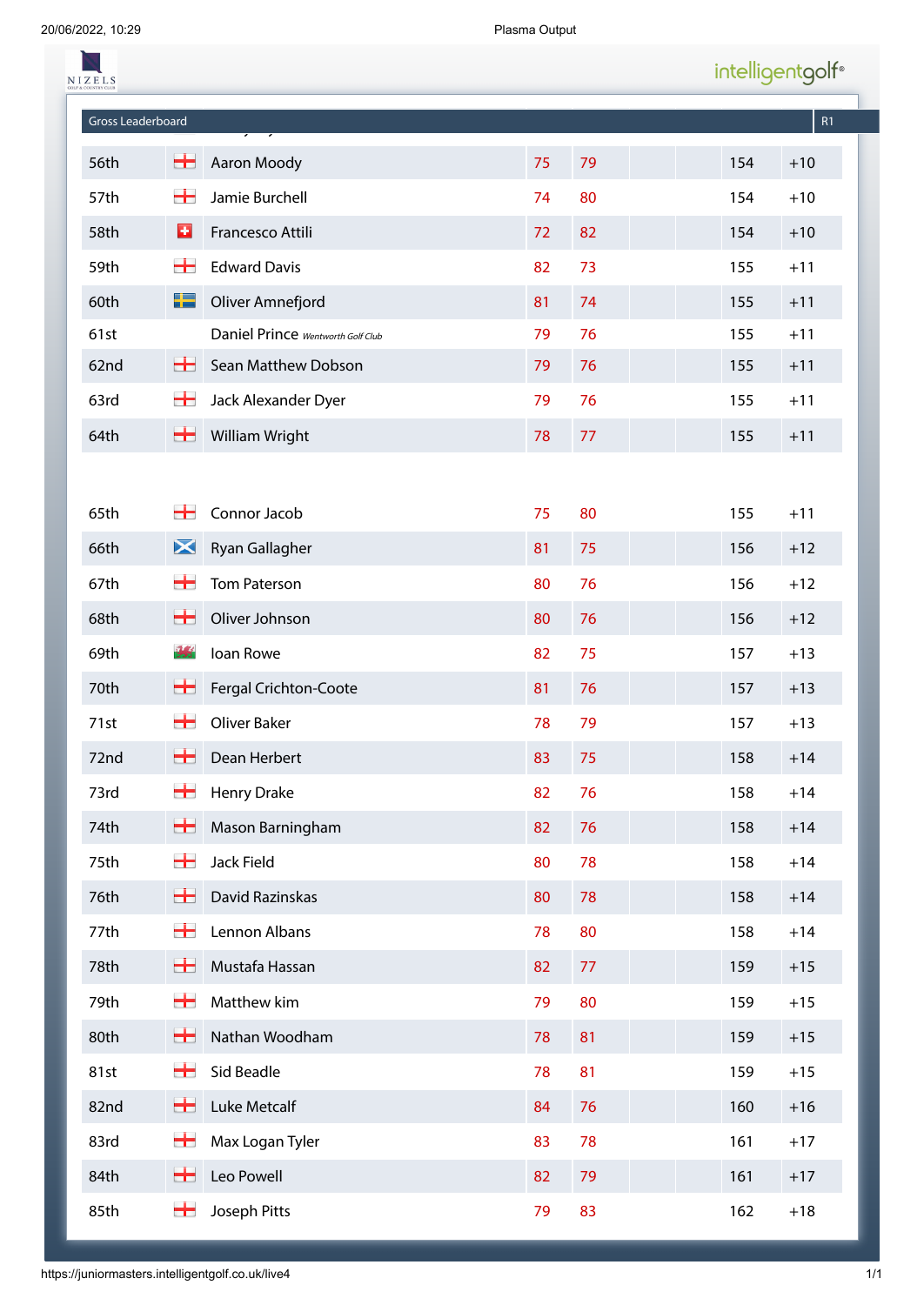| NIZELS                    |                            |                                         |    |           | intelligentgolf <sup>®</sup> |             |
|---------------------------|----------------------------|-----------------------------------------|----|-----------|------------------------------|-------------|
| Gross Leaderboard<br>83ra |                            | <b>Max Logan Tyler</b>                  | 83 | 78        | $\overline{101}$             | R1<br>$+17$ |
| 84th                      | $\blacksquare$<br>士        | Leo Powell                              | 82 | 79        | 161                          | $+17$       |
| 85th                      | ╅                          | Joseph Pitts                            | 79 | 83        | 162                          | $+18$       |
|                           |                            |                                         |    |           |                              |             |
| 86th                      |                            | Viktor Stollinger                       | 87 | 76        | 163                          | $+19$       |
| 87th                      | ۳                          | <b>Ellis Bright</b>                     | 84 | 79        | 163                          | $+19$       |
| 88th                      | $\mathbf{V}_{\alpha\beta}$ | James Howell                            | 84 | 79        | 163                          | $+19$       |
| 89th                      | ╄                          | Hampus Nilsson                          | 79 | 84        | 163                          | $+19$       |
| 90th                      | 55                         | Buster O'Callaghan                      | 84 | 80        | 164                          | $+20$       |
| 91st                      | ÷                          | <b>Edward Mason</b>                     | 80 | 84        | 164                          | $+20$       |
| 92nd                      |                            | Ashley Head Chartham Park Golf Club     | 80 | 84        | 164                          | $+20$       |
| 93rd                      | ┿                          | Ethan Hall Knole Park Golf Club         | 79 | 85        | 164                          | $+20$       |
| 94th                      |                            | Alexander Oddy Orsett Golf Club         | 76 | 88        | 164                          | $+20$       |
| 95th                      | ۳.                         | Joseph (J) Gould                        | 85 | 80        | 165                          | $+21$       |
| 96th                      | $\bm{\times}$              | Kiron Gribble                           | 84 | 82        | 166                          | $+22$       |
| 97th                      | ÷                          | Alex Jaap                               | 82 | 84        | 166                          | $+22$       |
| 98th                      |                            | William Horne Orsett Golf Club          | 89 | 78        | 167                          | $+23$       |
|                           |                            |                                         |    |           |                              |             |
| 99th                      |                            | Gavin Tiernan                           | 86 | 81        | 167                          | $+23$       |
| 100th                     | 55                         | Luca Knowles                            | 84 | 83        | 167                          | $+23$       |
| 101st                     | ╅                          | Max Caffrey                             | 89 | 80        | 169                          | $+25$       |
| 102nd                     | ш                          | <b>Arnaud Antoin</b>                    | 83 | 86        | 169                          | $+25$       |
| 103rd                     |                            | Charlie Curtis Haywards Heath Golf Club | 85 | 85        | 170                          | $+26$       |
| 104th                     | +                          | <b>Max Saunders</b>                     | 83 | 87        | 170                          | $+26$       |
| 105th                     | 22                         | Theo Morris                             | 85 | 86        | 171                          | $+27$       |
| 106th                     |                            | Max Martin Royal Eastbourne Golf Club   | 81 | 90        | 171                          | $+27$       |
| 107th                     | ╈                          | AJ van Emmenis                          | 89 | 84        | 173                          | $+29$       |
| 108th                     | ▃                          | Oskaras Belousovas                      | 88 | 85        | 173                          | $+29$       |
| 109th                     | 隼                          | Dimitrios Chalampalakis                 | 87 | 86        | 173                          | $+29$       |
| 110th                     | 士                          | Matthew Hanslow Poult Wood Golf Club    | 84 | 90        | 174                          | $+30$       |
| 111th                     | 隼                          | Angelos Prifti Papadopoulos             | 87 | 88        | 175                          | $+31$       |
| 112th                     | 55                         | George Harris-Andrews                   | 75 | <b>WD</b> |                              |             |
| 113th                     | ╅                          | Joe Getley                              | 85 | <b>WD</b> |                              |             |
|                           |                            |                                         |    |           |                              |             |